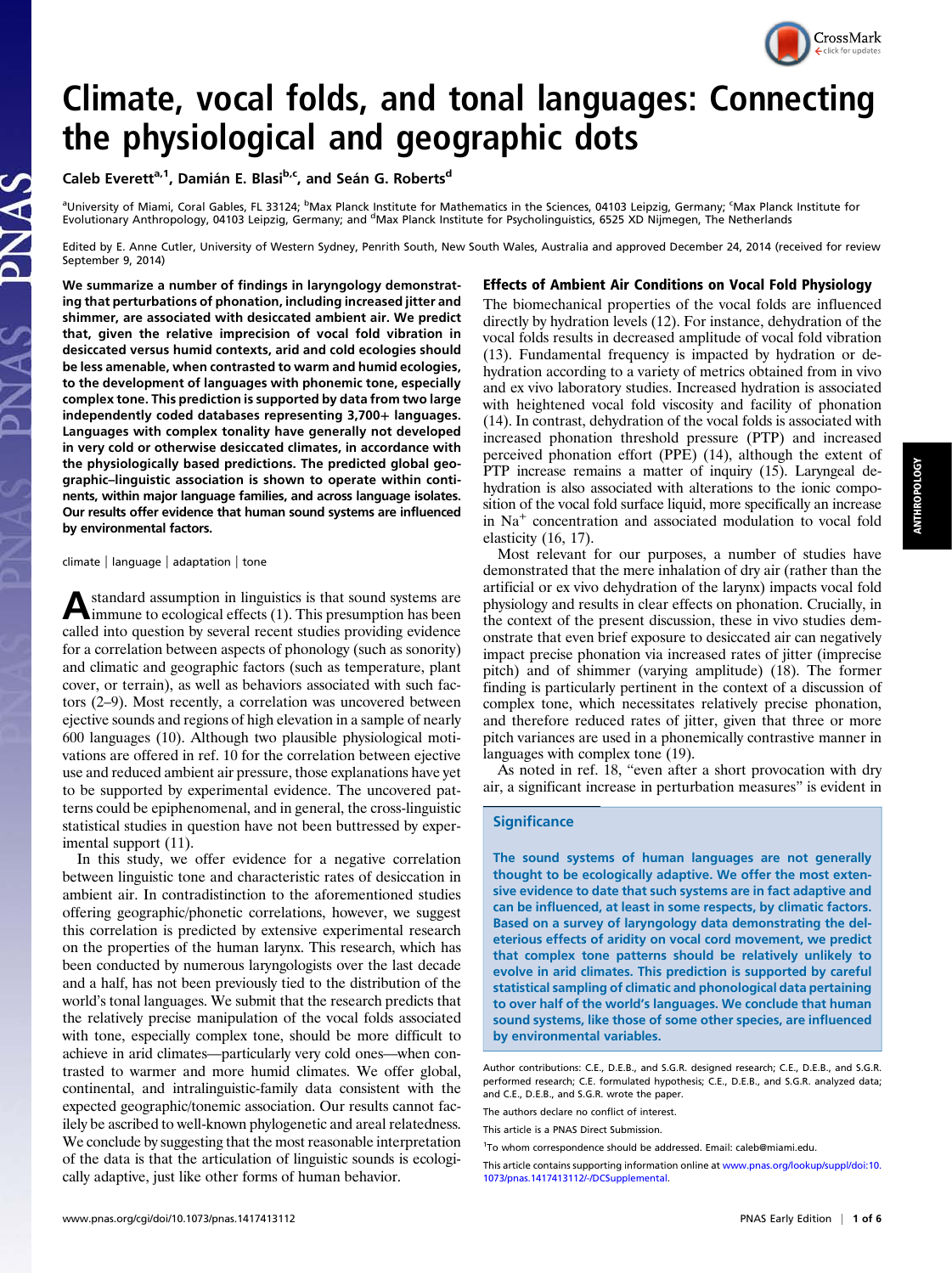phonation. This increase is due at least in part to the decreased viscosity of the laryngeal mucus and associated alterations to the cohesive forces at work during the contact portion of vocal fold oscillations. Inhalation of desiccated air resulted in subjective impressions of impaired voicing abilities among healthy subjects, impressions that were consistent with objective findings on jitter, shimmer, and noise-to-harmonic ratios (18). In the case of some subjects, jitter measurements increased over 50% after merely 10 min of inhalation of very dry air. Similar studies have replicated these findings with different methodologies, demonstrating that oral breathing (which, when contrasted to baseline nasal breathing, results in less treated/humidified air reaching the larynx) is directly associated with increases in PTP and PPE (20). Hydration and increased ambient humidity are positively associated with reduced PTP and PPE and, crucially, with decreases in jitter and shimmer (21–24). The effects of aridity on the vocal tract have long-term effects, as evidenced by the fact that otorhinological practice patients often exhibit throat ailments associated with dry working conditions. Low humidity is reported to be the cause of sore throat in 30% of cases (25). Also, it is well known that singers maintain tones less effectively in dry conditions (18). Clearly, the human larynx is susceptible to environmental aridity. Although nasal breathing mitigates such aridity, it does not do so completely, and furthermore, oral breathing is required at higher rates of respiration.

Frigid air is always dry, regardless of saturation level (i.e., relative humidity), due to its reduced water vapor capacity (26). Air at –10 °C reaches water saturation at 2.3  $g/m<sup>3</sup>$ , whereas air at 30 °C does so at 30.4  $g/m<sup>3</sup>$ . In other words, a difference of 40 degrees translates into a 13-fold difference in water vapor capacity. Independent of its desiccation, cold air inhaled via the nasal cavity yields greater bronchoconstriction and increased nasal fluid (27), two factors that promote oral breathing. Oral breathing, even of nondry air, promotes the desiccation of the vocal tract and the evaporation of the airway surface liquid of the vocal cords, and the latter has been shown to yield a variety of difficulties vis-à-vis precise phonation (14). The effects of breathing cold air on the vocal tract and the larynx have been supported by numerous studies of those active outdoors in frigid contexts (28, 29). These effects are not easily compensated for, and factors such as laryngitis and xerostomia (dry mouth) are recurrent among human populations in very cold regions (28). In short, under both laboratory and naturalistic conditions, the inhalation of very cold and arid air yields short-term and long-term desiccating effects on the vocal tract and the vocal cords. And desiccation of the vocal cords has been clearly tied to imprecision of phonation (14).

In addition to these findings, a recent study has found that muscle tension dysphonia (MTD), a laryngeal ailment that can be provoked or exacerbated by dry ambient air, has demonstrable negative effects on the production of phonemic tone. Various metrics offered in ref. 30 demonstrated that MTD-diagnosed Vietnamese speakers were more likely than speakers of nontonal languages to have anomalous patterns of laryngealization during the production of tones. MTD-characteristic influences on phonation included incomplete glottal closure and impacted pitch quality (two factors that influence pitch discrimination), and the authors concluded that the tonal status of Vietnamese had an effect on the heightened expression of some MTD symptoms during speech. So there is already work demonstrating that a pathology that is more prevalent in dry ambient conditions is associated with the impairment of the production of lexical tone among native speakers of a tonal language.

These deleterious effects of desiccated air on precise phonation have also been confirmed in a series of ex vivo studies with excised canine and ovine larynges (31–33). This confirmation suggests plainly that the sensitivity of speakers' vocal cords to desiccated air is genotypically and phenotypically normal and operative across all human populations. In short, it is well established that desiccated ambient air results in compromised voice quality, as evidenced by increases to jitter, shimmer, PPE, and PPT. In contrast, conditions of humidity and hydration are positively associated with facilitated phonation and more specifically facilitated precise phonation, given the associated comparatively reduced rates of jitter and shimmer.

Languages with phonemic tone necessitate voicing at relatively precise pitches throughout an individual's normal range. As noted in cross-linguistic surveys of fundamental frequency, the typical pitch range for most human males is about 100 Hz (34– 36). The just-noticeable difference between lexical tones is about 10 Hz (37), and a cross-tone pitch difference of at least 20–30 Hz is considered marginally sufficient to achieve phonemic contrast (38). These figures suggest that languages with more than three level phonemic tones present articulatory and perceptual challenges, a suggestion that is supported by work on the acquisition of tonality (39, 40). Some research suggests that the upper limit on level phonemic tones in a language is five (41), and languages with this many contrasts tend to resort to minor differences in laryngeal setting (creaky, breathy) to express tonal contrasts (34, 42) In short, producing complex tonality requires precise vocal control. The imprecision of phonation characteristic of desiccated contexts makes the task more challenging.

The Prediction. Given this series of facts, we hypothesized that languages should not be maladaptive vis-à-vis ambient air conditions. That is, like other forms of human behavior (see, e.g., refs. 43–45), the articulation of phones should evolve in accordance with ecological factors that directly impinge on their production. More specifically, complex tone (and to a lesser extent all phonemic tone) requiring comparably precise manipulation of fundamental frequency should be disfavored in extremely arid contexts. We predict as well that this tendency should be particularly apparent in frigid climates, given the extremely reduced water vapor capacity of cold air.

Although languages with complex tone can be spoken in any geographic context—for instance, Cantonese speakers are more than capable of communicating in the Siberian tundra—it seems less likely that such languages would develop their complex tonality in areas with typically frigid and/or desiccated ambient air, given the factors propounded above. Ease of articulation, perception, and transmission is already known to be a strong motivator in the prevalence of some sounds in the world's languages for instance, labial and velar plosives (46). The hypothesis does not predict that languages should necessarily trend diachronically toward (complex) tone in warm/humid regions but merely predicts that languages should be more likely to lose/never acquire that phonological feature if spoken in very cold or otherwise arid regions over a significant although undetermined time period.

We stress that this prediction follows naturally from our survey of the relevant experimental work on the influence of ambient air characteristics on phonation. Some attention has been paid to the global distribution of tonal languages in the literature, where it has been noted, for instance, that they correlate with the distribution of particular genes associated with brain development, namely ASPM (abnormal spindle-like, microcephaly-associated) and microcephalin, in human populations in the Old World (47, 48). There are no controls in these studies for the role of climate such as the one we are proposing. Although the explanations may not be mutually exclusive, we submit that our hypothesis has a clearer and experimentally buttressed motivation.

### Distribution of the World's Tonal Languages

Many languages of the world use phonemic tone, in which pitch is used to contrast lexical meaning. Some estimates (49) suggest that over half the world's languages are tonal at least to a moderate extent, and of course, all spoken languages require the modulation of fundamental frequency for some purpose, be it word-level stress, phrasal stress, or general pragmatic functions.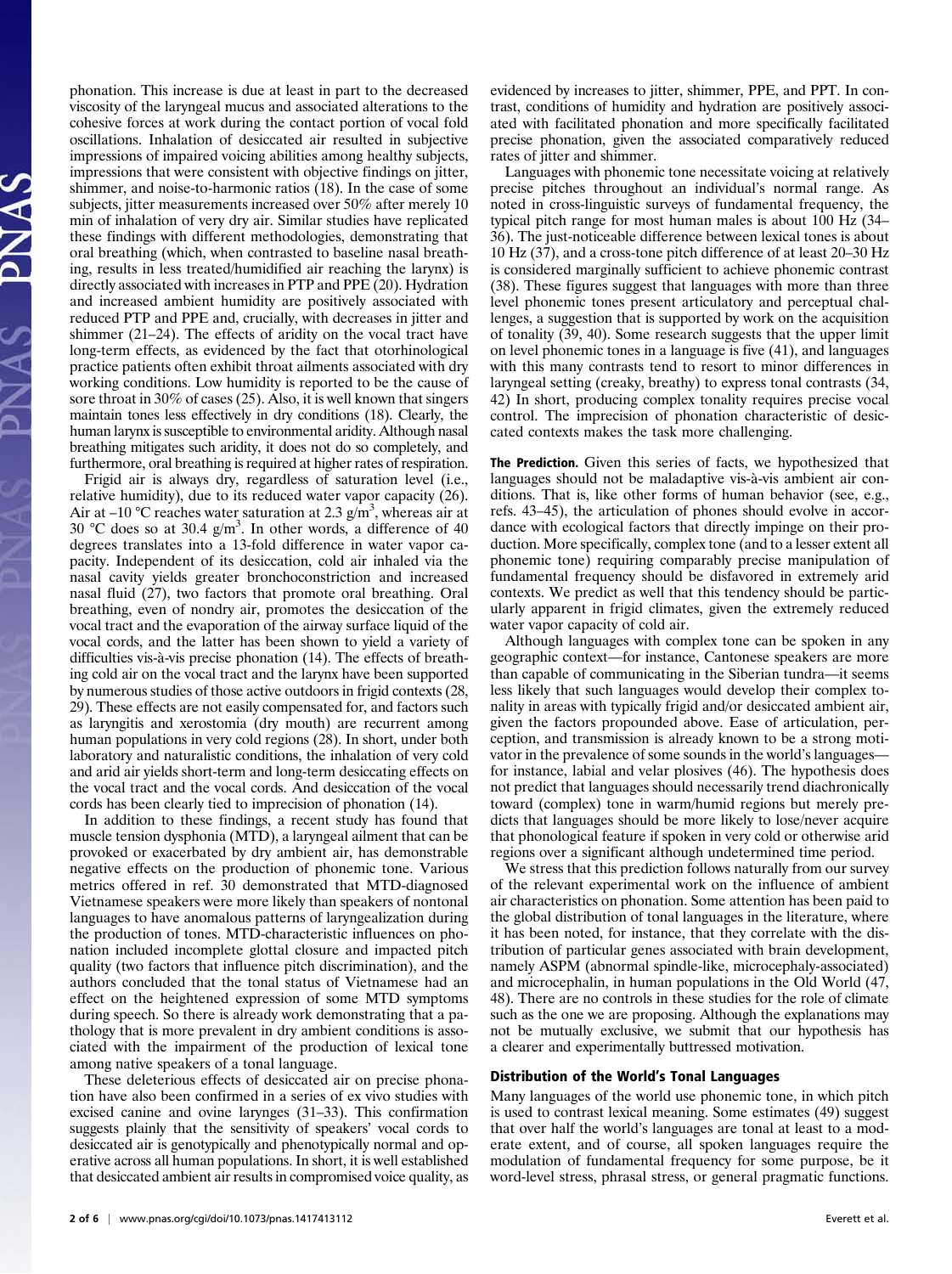Only a smaller portion of the world's languages use a system of complex tone, typically defined as a system containing three or more pitch-based phonemic contrasts (50). In contrast to other linguistic uses of pitch modulation, systems of complex tone generally require greater precision of pitch modulation at the level of individual segments of sound, as phonemic categorization and associated semantic judgments can be directly impaired by imprecision of pitch in such cases.

We examined the geographic distribution of languages with phonemic tone, paying particular attention to those with complex tone in two large independently coded phonological databases, the World Atlas of Linguistic Structures online (WALS) of the Max Planck Institute and the Phonotactics Database of the Australian National University (ANU). These databases have been constructed by prominent linguistic institutions and are based on careful sampling of source materials collected by field linguists throughout the world (see refs. 51 and 52 for details on the creation of these databases). The 527 languages in the WALS database were chosen so as to somewhat equitably represent world regions and linguistic families, although rigorous phylogenetic controls were not applied (51). In contrast, the creators of the ANU database simply strived to represent as many languages as possible (52). For that reason, we relied on the ANU database in our Monte Carlo analysis below, which allows for stricter controls of genealogical relationships.

The language locales in these databases represent the best estimates of the places to which the respective languages are indigenous. Fig.  $1$  is a map representing the distribution of languages with and without systems of complex tone, for the larger ANU database (3,756 languages). As we see in the figure, languages with complex tone  $(n = 629)$  are located primarily in tropical regions and are generally absent in extremely desiccated environments, whether high latitudes or regions such as the Atacama, Sahara, Gobi, Arabian, and Australian deserts. Two alternate maps, including a heat map of tone "hot spots," are presented in [Figs. S1](https://sslvpn.mpi.nl/lookup/suppl/doi:10.1073/pnas.1417413112/-/DCSupplemental/,DanaInfo=www.pnas.org+pnas.201417413SI.pdf?targetid=nameddest=SF1) and [S2.](https://sslvpn.mpi.nl/lookup/suppl/doi:10.1073/pnas.1417413112/-/DCSupplemental/,DanaInfo=www.pnas.org+pnas.201417413SI.pdf?targetid=nameddest=SF2)

Phoneticians have also noted that tone tends to be more heavily associated with particular linguistic areas than with linguistic families (50). Such areas are, in line with our prediction, largely restricted to major warm regions of high humidity, most notably Southeast Asia, sub-Saharan Africa, and New Guinea. In the Americas, languages with complex tone are found primarily in the southern regions of North America and, in the few cases they exist in South America, in Amazonia.

The prediction is further supported by the distribution of languages according to the mean specific humidity (MH) and mean annual temperature (MAT) values of their locales. (Specific humidity refers to the ratio of water vapor to total air content.) We extracted MH data for each locale from the climate database in ref. 53, which includes monthly averages for regular geographic points across the earth from 1949 to 2013. For each point and each month, the average MH was calculated over all years. Then, the mean of each monthly mean was used as the MH for that geographic point. We used specific humidity for our global analysis, rather than relative humidity, as our predictions are strongest for very frigid regions and the absolute water content of subfreezing air approaches zero, or is otherwise negligible, regardless of saturation rate (26). MAT data for each pair of coordinates were gathered via the bio-clime package accessible through ArcGIS, a geographic information system platform ([www.arcgis.com](https://sslvpn.mpi.nl/,DanaInfo=www.arcgis.com+)). MH and MAT were collected for the language locales in both the WALS and ANU databases. For Fig. 2 and [Fig. S3,](https://sslvpn.mpi.nl/lookup/suppl/doi:10.1073/pnas.1417413112/-/DCSupplemental/,DanaInfo=www.pnas.org+pnas.201417413SI.pdf?targetid=nameddest=SF3) we relied on the WALS data, as those data fairly equitably represent different regions and language families.

Fig. 2 shows the cumulative proportion of languages observed as the specific humidity increases. This distribution increases more slowly for complex tone languages than languages without tones. Languages with complex tone are clearly unlikely to occur in regions with extremely low MH. MH data are the most crucial for our case, as they factor in all arid locales—whether hot deserts or frigid regions. The languages with complex tone clearly distribute primarily in regions with higher humidity values and are absent in the most desiccated regions. Furthermore, there is a clear step-wise gradation whereby languages with simple tone occur in desiccated regions at a higher rate than languages with complex tone, but at a lesser rate than languages without any tone. The findings vis-à-vis MAT also reflect this pattern, as evident in [Fig. S3.](https://sslvpn.mpi.nl/lookup/suppl/doi:10.1073/pnas.1417413112/-/DCSupplemental/,DanaInfo=www.pnas.org+pnas.201417413SI.pdf?targetid=nameddest=SF3) Languages in very cold regions uniformly avoid complex tone and, to a lesser extent, simple tone. This is particularly true in subfreezing contexts. Consider that, of the 629 languages with complex tone in the larger ANU database, there are only two clear instances of languages spoken in subfreezing (MATs of less than 0 °C), very desiccated regions, or 0.32%. In contrast, 101 of the 3,127 (3.2%) remaining languages are found in such regions; they occur at exactly 10 times the rate in such contexts.

However, analyses of aggregated data, even those that strive to represent diverse regions and families (like the WALS data), might be misleading. No rigorous genealogical control was performed on the typological data thus far examined, so larger



Fig. 1. Distribution of languages with complex tone (red dots) and without complex tone (blue dots) in the ANU database. Darker shading on map corresponds to lower MH.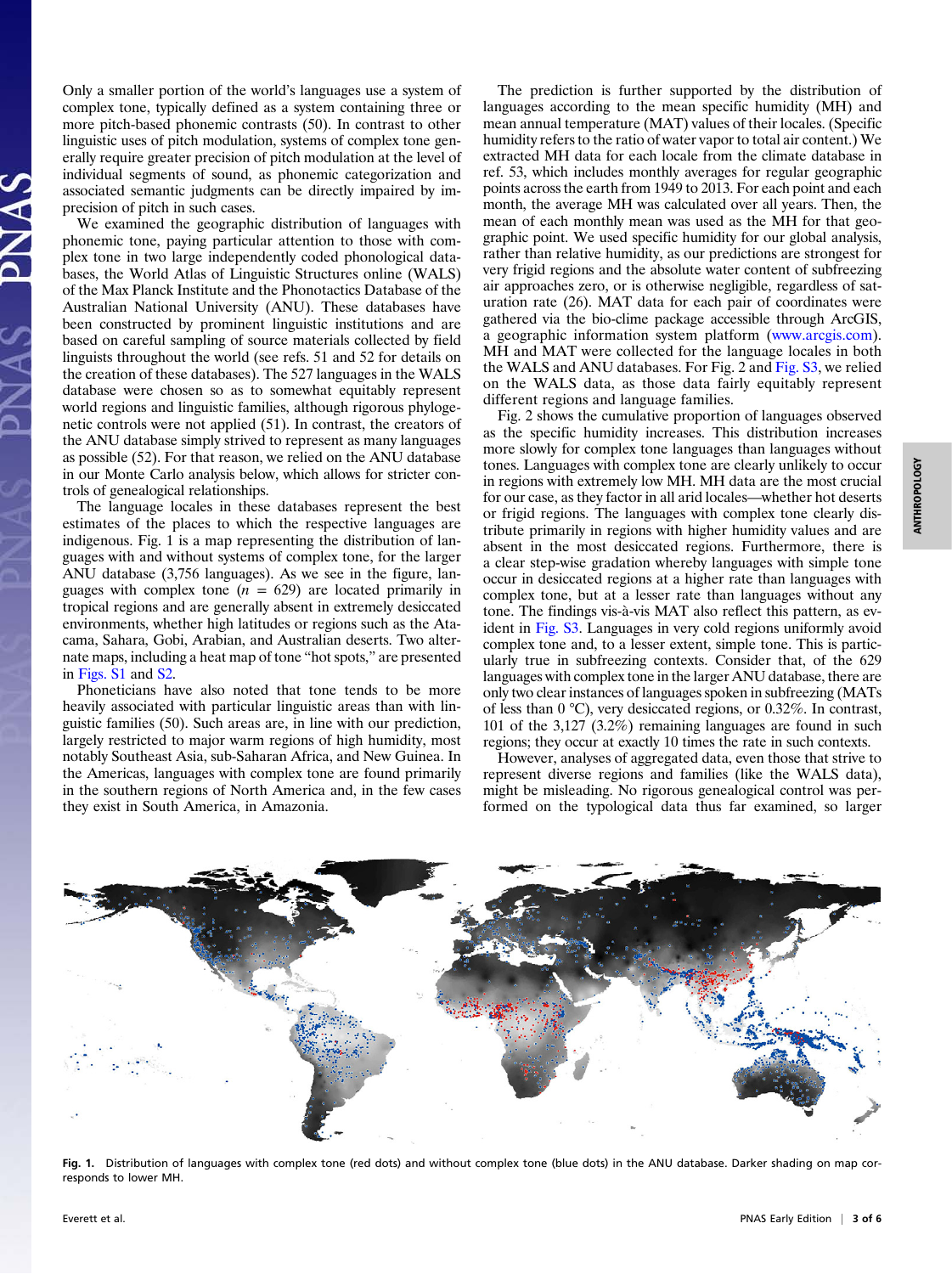

Fig. 2. Empirical cumulative distribution function for languages according to the MH of their locations, WALS sample. The bottom quartile of language locales (by MH) is shaded.

families could be better represented than smaller ones or language isolates. Also, the number of languages with complex tone is smaller than that with simple or no tone, so one could argue their narrower distribution around warmer regions (where most of the languages of the world exist) is accidental.

To assess the significance of our results while more carefully controlling for these factors, we conducted an analysis of range in a Monte Carlo framework. This type of analysis allows us to test for differences in the shape of the distributions of language types while also controlling carefully for genealogical influences. In every run of the simulation, a balanced sample of languages with complex tone was chosen at random from the ANU database by taking only one representative of each linguistic family among those in which complex tone was attested; the same was done for languages with simple or no tone. The goal was to compare whether the distributions of these samples differed for the two groups of languages. We ran 5,000 simulations at the 15th, 25th, 50th (median), and 75th percentiles of MH and MAT values, for each of the two language types; this yielded a total of 40,000 simulations. The lower percentiles are particularly crucial, as our predictions are strongest for low MH and MAT values.

If the tendencies apparent in the density distributions were mere artifacts of genealogy or areal effects, then every pair of Monte Carlo samples should exhibit similar climatic properties. In other words, sampled languages with complex tone would have higher MHs and MATs than languages without complex tone in about 50% of the cases, at each percentile. The distributions of the languages with and without complex tone clearly differ. The 15th, 25th, 50th, and 75th MH percentiles of balanced samples of languages with complex tone have higher MHs in 89%, 88%, 43%, and 49% of the sample cases, respectively, when contrasted to the simulations' balanced samples of the same percentiles of remaining languages. This is exactly in line with our predictions, as languages with complex tone overwhelmingly have higher MHs in the lower percentile ranges, suggesting clearly that such languages are extremely infrequent in very arid contexts, regardless of temperature. The 15th, 25th, 50th, and 75th MAT percentiles of balanced samples of languages with complex tone have higher MATs in 93%, 77%, 17%, and 19% of the sample cases, respectively, when contrasted to the equivalent simulations' balanced samples of remaining languages. These results also pattern neatly in the direction of our prediction, as languages with complex tone are clearly particularly avoided in very cold regions but also in very hot, arid regions. In Fig. 3, the Monte Carlo simulations based on the lower percentiles of MH and MAT, for which our account makes the strongest predictions, are summarized graphically. For our Monte Carlo results, the difference distributions have location parameters outside the 95% confidence interval for the null hypothesis. This is unsurprising given the large effect sizes depicted in Fig. 3. [Figs. S4](https://sslvpn.mpi.nl/lookup/suppl/doi:10.1073/pnas.1417413112/-/DCSupplemental/,DanaInfo=www.pnas.org+pnas.201417413SI.pdf?targetid=nameddest=SF4) and [S5](https://sslvpn.mpi.nl/lookup/suppl/doi:10.1073/pnas.1417413112/-/DCSupplemental/,DanaInfo=www.pnas.org+pnas.201417413SI.pdf?targetid=nameddest=SF5) present all of the Monte Carlo simulations. ([Fig. S5](https://sslvpn.mpi.nl/lookup/suppl/doi:10.1073/pnas.1417413112/-/DCSupplemental/,DanaInfo=www.pnas.org+pnas.201417413SI.pdf?targetid=nameddest=SF5) also includes some additional comments regarding the avoidance of complex tone in the hottest regions, also consistent with our account.)

The distribution of the seven language isolates with complex tone is also restricted to warm, comparatively humid regions: Amazonia (Ticuna, Pirahã), sub-Saharan Africa (Laal, Banggime) and New Guinea (Damal, Lepki, Morori). In contrast, the 108 isolates without tone are spoken throughout the Americas, Eurasia, Africa, and Australia. A number are spoken in high latitudes in North America, South America, and Eurasia, as well as in numerous other arid regions. For both MH and MAT, there are clear disparities across isolates with and without complex tone, respectively. The average MH for isolates with complex tone is 0.017, whereas the average for other isolates is 0.013. This crossgroup disparity is significant ( $P = 0.02$ , Mann–Whitney). Similarly, the average MAT for isolates with complex tone, 23.7 °C, is greater than the average for the remainder of isolates, 19.1 °C ( $P = 0.07$ , Mann–Whitney). These disparities correspond neatly with the predictions of our account, despite the small number of isolates with much tonality. Given the geographic breadth of the isolates, the disparity cannot be ascribed to areal effects either.

We also considered the language families with complex tone that straddle extremely diverse ecological zones: Afro-Asiatic, Sino-Tibetan, Nilo-Saharan, and Niger-Congo. Languages without tone in these language families are much more likely to be found in comparatively arid regions, when contrasted to those with tone and especially complex tone, and this disparity is statistically significant in each case (SI Text, [Intrafamily Analysis](https://sslvpn.mpi.nl/lookup/suppl/doi:10.1073/pnas.1417413112/-/DCSupplemental/,DanaInfo=www.pnas.org+pnas.201417413SI.pdf?targetid=nameddest=STXT)).

Much as it is not simply due to phylogenetic confounds, the global pattern in question is not driven by one or a few linguistic



Fig. 3. Monte Carlo results. Distribution of the differences in the (A) 15th and (B) 25th percentiles of MH as well as the (C) 15th and (D) 25th percentiles of MAT. Each chart represents 5,000 samples. For each sample, one language per family among all languages with complex tone is considered, and the same number of languages without complex tone is sampled, again with only one representative per family. The values at each percentile are then contrasted, for sampled languages with and without complex tone. Blue results represent cases in which the MH and MAT for languages with complex tone were higher than that of the remaining languages. The  $x$  axis describes the disparity in MH for  $A$  and  $B$  and in degrees Celsius for C and D. The y axis represents number of samples.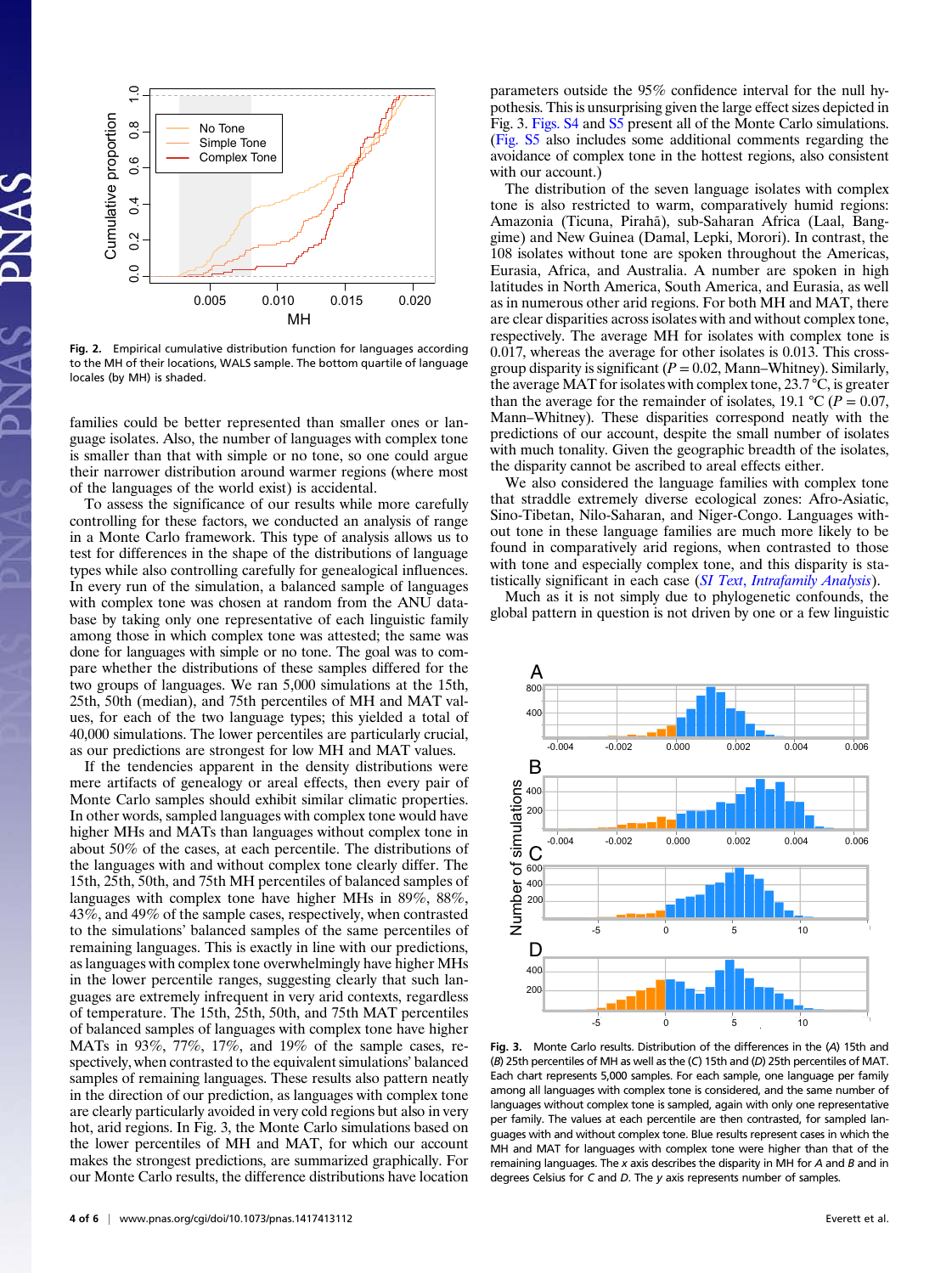areas. It surfaces clearly within Africa and Eurasia. Also, because some languages with complex tone do exist in southern North America (particularly Central America) and Amazonia but are generally absent elsewhere in the Americas, the pattern surfaces in the New World despite the generally reduced reliance on tonality in that part of the world. In addition, one of the other major noncontiguous regions with relatively robust levels of complex tonality is New Guinea. The statistically significant within-continent correlations are described in SI Text, [Intracontinental Analysis](https://sslvpn.mpi.nl/lookup/suppl/doi:10.1073/pnas.1417413112/-/DCSupplemental/,DanaInfo=www.pnas.org+pnas.201417413SI.pdf?targetid=nameddest=STXT).

Our intrafamily, cross-isolate, and Monte Carlo analyses suggest that the distribution in question is not due to phylogenetic factors. Our finding that the pattern surfaces within continents, in addition to our balanced Monte Carlo and cross-isolate results, suggests strongly that influences associated with specific regional patterns of linguistic contact also do not account completely for the patterns. From our perspective, we must ask why linguistic tone is so pervasively transferred across languages in some regions and why those regions tend to have arid borders. We believe that our account offers a natural explanation for this tendency and directly explains why the regions in which interlinguistic contact has led to pervasive use of tone—for example, sub-Saharan Africa and Southeast Asia—are warm humid regions. Put differently, it seems likely that tone spreads across languages more effectively via interlinguistic contact in regions with favorable ambient conditions, and very cold/dry regions apparently serve as barriers to the spread of (complex) tone. Both external and internal diachronic processes may be impacted to some degree by such ambient conditions, in ways that, at the least, merit serious consideration.

#### Discussion and Conclusion

This paper used findings from vocal fold physiology to predict that climatic factors constrain the use of phonemic tone. Our investigation showed that the distribution of tonal languages is in line with this prediction.

Phonetic accounts of tonogenesis, focusing on the role of laryngeal consonants in conditioning the fundamental frequency of adjacent vowels (54, 55), are crucial to the understanding of the development of tone but fail to explain the climatic patterns we find. After all, prevocalic voicing contrasts are extremely common in the world's languages, but tone and more particularly complex tone only develop in some cases. Whatever the etiology of contrastive pitch in a given language, maintaining and augmenting the phonemic burden of pitch requires the relatively precise manipulation of the vocal folds, which is not easily learned even during normal acquisition (35, 36). Given the requisite absolute precision of vocal fold manipulation in languages with phonemic tone (especially complex tone), it seems natural that intricate tonal contrasts would be avoided when environmental pressures also work against such manipulation. This avoidance could be facilitated diachronically through, for example, reduced accuracy/increased jitter in the production of borrowed words with complex tones.

Previous work has suggested that aspects of language appear to be adapted to ecological or social niches (56). For example, linguistic diversity is correlated with biodiversity (57) and pathogen prevalence (58), and morphological complexity is related to

- 1. Kaye J (1989) Phonology: A Cognitive View (Erlbaum, Hillsdale, NJ).
- 2. Munroe RL, Munroe RH, Winters S (1996) Cross-cultural correlates of the consonantvowel syllable. Cross-Cultural Res 30(1):60–83.
- 3. Fought J, Munroe RL, Fought C, Good E (2004) Sonority and climate in a world sample of languages: Findings and prospects. Cross-Cultural Res 38(1):27–51.
- 4. Ember C, Ember M (2000) High CV score: Regular rhythm or sonority. Am Anthropol 102(4):848–851.
- 5. Ember C, Ember M (2007) Climate, econiche, and sexuality: Influences on sonority in language. Am Anthropol 109(1):180–185.
- 6. Ember M, Ember C (2000) Cross-language predictors of consonant-vowel syllables. Am Anthropol 101(4):730–742.
- 7. Munroe RL, Fought J (2007) Response to Ember and Ember's "Climate, econiche, and sexuality: Influences on sonority in language". Am Anthropol 109(4): 784–785.

population size (59). Our results are further suggestive of external influences on language. In contrast to previous work on putative geographic/climatic influences (2–10), however, the causal relationship we are suggesting is supported by many experimental results. It is also supported by patterns in a much larger sample of the world's languages, including patterns within language families and among language isolates. Like the communication systems of avian species (60, 61), it appears that human languages are environmentally adaptive. This is not necessarily surprising given the general adaptability of human behavior (62, 63) and human biology (64, 65) to cold climes and given the existence of other ecological effects on nonconscious patterns in human behavior (66).

We have not made specific claims vis-à-vis the time scale involved in this ecological adaptation. Numerous complex factors contribute to diachronic sound shifts (67, 68), and it is possible that in the short term some sound changes may be inconsistent with this adaptation. Nevertheless, the synchronic distribution of the world's languages suggests that the adaptation is at work over the long term.

The physical components of speech articulation all represent exapted portions of the upper respiratory and digestive tracts that have more primal functions. In other words, speech articulation is ultimately a biological phenomenon. We think that, absent any of the distributional data we have considered, it is actually natural to expect that phonetic patterns are susceptible to environmental pressures. The fraction of research in laryngology we have surveyed suggests in and of itself that the expectation of such pressures is more than reasonable. Particularly in light of the ubiquity of speech in the human experience, we suspect that human sound systems are susceptible to ecological pressures. In cultures in which speech volume has been assessed quantitatively, it has been found that humans produce on average 15,000+ words per day (69). So, if speakers rely on a sound pattern that is maladaptive (even in minor ways) in particular ambient conditions, they do so ubiquitously. In the case at hand, languages with complex tone require the pervasive implementation of a particular behavior, very precise phonation, which is according to all extant pertinent experimental work simply ill-suited to desiccated contexts.

We submit that our central claim is the most plausible available conclusion in light of the relevant linguistic, physiological, and quantitative evidence, and furthermore that the latter two sorts of data are crucial for shedding light on the distribution of language types. Although we believe our account is extremely plausible, we recognize that more research is required to fully explore these issues. We hope that experimental phoneticians and others examine the effects of ambient air conditions on the production of tones and other sound patterns, so that we can better understand this pivotal way in which human sound systems appear to be ecologically adaptive.

ACKNOWLEDGMENTS. We thank Bernard Comrie, Carol Ember, Sascha Griffiths, Justin Stoler, Daniel Everett, Will Pestle, Keren Madora, and two anonymous reviewers for comments. S.G.R. is supported by the "Interactional Foundations of Language" project within the Language and Cognition Department at the Max Planck Institute for Psycholinguistics.

- 8. Munroe RL, Fought J, Macaulay R (2009) Warm climates and sonority classes: Not simply more vowels and fewer consonants. Cross-Cultural Res 43(2):123–133.
- 9. Maddieson I, Bhattacharya T, Smith DE, Croft W (2011) Geographical distribution of phonological complexity. Linguistic Typology 15(2):267–279.
- 10. Everett C (2013) Evidence for direct geographic influences on linguistic sounds: The case of ejectives. PLoS ONE 8(6):e65275.
- 11. Roberts S, Winters J (2013) Linguistic diversity and traffic accidents: Lessons from statistical studies of cultural traits. PLoS ONE 8(8):e70902.
- 12. Miri AK, Barthelat F, Mongeau L (2012) Effects of dehydration on the viscoelastic properties of vocal folds in large deformations. J Voice 26(6):688–697.
- 13. Erickson-Levendoski E, Sivasankar M (2011) Investigating the effects of caffeine on phonation. J Voice 25(5):e215–e219.
- 14. Leydon C, Sivasankar M, Falciglia DL, Atkins C, Fisher KV (2009) Vocal fold surface hydration: A review. J Voice 23(6):658–665.